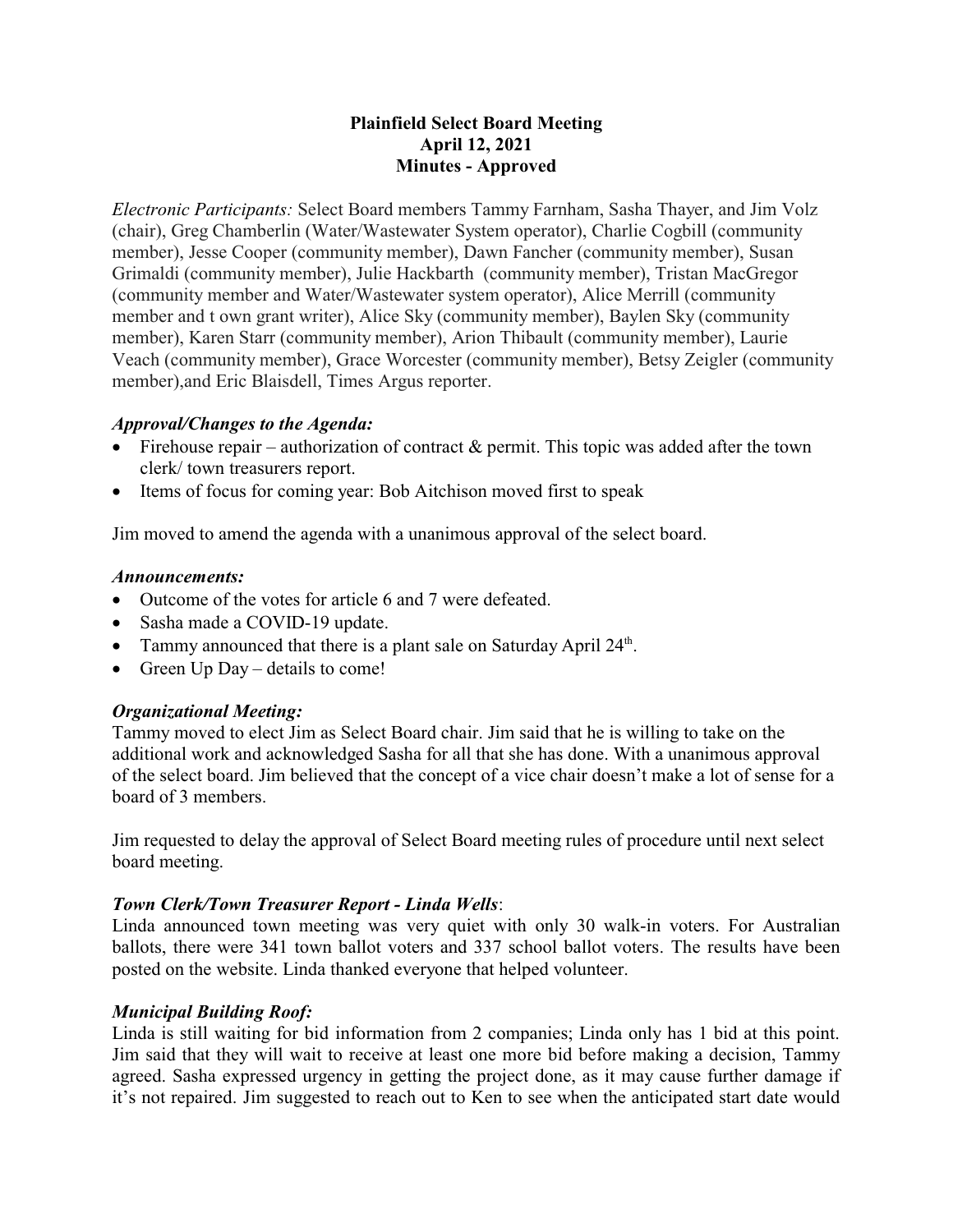be. Once a second bid is received, the select board will determine whether a special meeting is needed. It was clarified by Linda that the roof repair would only be roofing, not insulation.

#### *Warrants:*

Payable: March 26, 31 & April 9 Payroll: March 22, April 1

Tammy moved to approve the above warrants with a unanimous approval of the select board.

#### *Meeting Minutes:*

February 11, 19 March  $22<sup>nd</sup>$  &  $30<sup>th</sup>$ 

Sasha requested to put off March 22<sup>nd</sup> as the draft minutes as Charlie Cogbill gave further input and the minutes didn't exactly reflect what was stated and she offered to come up with different version.

Tammy moved to approve the February  $11<sup>th</sup>$ ,  $19<sup>th</sup>$  and March  $30<sup>th</sup>$  meeting minutes with a unanimous approval of the select board. The revised March  $22<sup>nd</sup>$  meeting minutes will be taken up during the next meeting.

#### *Approval of Overweight/Fleet Permits:*

Agri-Mark, Inc. dba Cabot Creamery, Waitsfield, VT Camp Pre-Cast Concrete Products, Inc, Milton, VT Farnham Excavating and Landscaping, LLC, Plainfield, VT Fred Vance/Fred Vance Trucking, Hardwick, VT G.W. Tatro Construction, Inc., Jeffersonville, VT Harrison RediMix Corp, Georgia, VT Haskins & Associates Concrete, LLC, Waterbury, VT Huntington Homes, Inc., Montpelier, VT Irving Oil Corporation, Barre, VT Kirk Fenoff & Son Excavation, LLC, Danville, VT Limlaw Chipping and Land Cleaning, Inc., West Topsham, VT Packard Fuels, LLC, East Montpelier, VT Pike Industries, Barre, VT S.D. Ireland (S,D, Ireland Concrete Construction, Inc.), South Burlington, VT

Tammy moved to approve the above overweight/fleet permits with a unanimous approval of the select board.

#### *Request for approval of liquor license renewal application: Positive Pie, Plainfield.*

Tammy moved to approve Positive Pie's liquor license renewal application with a unanimous approval of the select board.

#### *Approval of Firehouse Repair Contract*

The contract for the Firehouse Repair was dropped off with Linda. The Fire Safety Division requires that the town file a permit application with the Fire Safety Division, which is a percentage of the cost doing the repairs. It will cost the town \$542 for the permit application to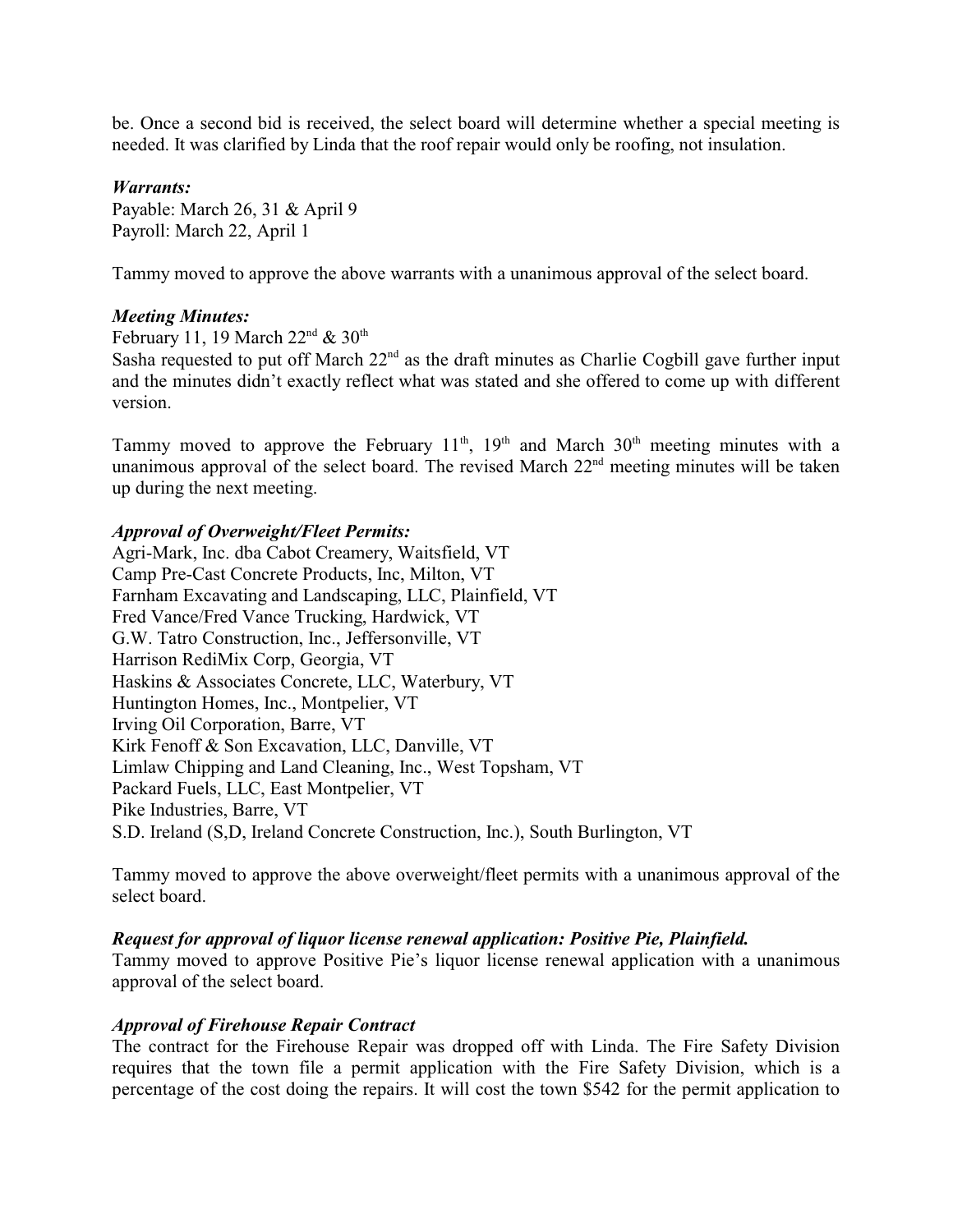be filed. Tammy moved to approve the permit application with a unanimous approval of the select board. Tammy moved to authorize Linda to sign the permit application with a unanimous approval of the select board.

Tammy stated that the contract from Ken Randall was very vague and lacked detail. Linda mentioned that Greg said that the project would be done in phases. The proposal breaks down the project, but the contract does not reference the proposal. Tammy mentioned that the contract needs to reference the proposal dated 3/15/2021, Sasha and Jim agreed. Tammy also asked to enquire about a materials list and a disbursement schedule. Jim said that he feels comfortable with detail used pertaining to the materials list. Sasha stated that the *schedule of values* breaks down payment disbursement. Sasha proposed to label the schedule of values using whatever appendix makes sense, then reference those appendices within the contract.

Bob Aitchison asked whether there is a provision for insulating the concrete work if it's exterior? Sasha said that in general a provision would not be a bad idea. Tammy said that she would touch based with the contractor outlining the revisions needed to the contract. Linda added that there would be a 10-14-day window for payment after completion of the project stage. Sasha expressed that the architectural drawing should also be within the contract to give more detail on what should be expected.

Jim moved for Tammy to follow-up with the contractor with the concerns discussed by the Select Board, with a unanimous approval of the select board.

#### **Items of focus of the coming year:**

Energy efficiency in Plainfield: Sasha asked Bob to touch on how the town can work on supporting energy efficiency and renewable energy in Plainfield. Bob will work on developing a group of people to work on supporting the mission to improve energy efficiency and renewable energy.

Sasha asked the town/select board to start thinking about various items of focus within the coming year, i.e.: the end of state of emergency (possibly in the near future) and how this might affect various aspects of the community and town that might require additional involvement. Tammy suggested to outline these upcoming things and start strategize these things and get community members involved. These items are not things that the select board is capable of addressing due to time constraints. Jim suggested to have a special meeting requesting the involvement of community members, Tammy and Sasha agreed.

*Route 2 Main Street Intersection Remediation Project Update:* Tammy did not have any updates to share.

#### *Pedestrian Bridge Project Update:*

Tammy mentioned that she has a "Kick-Off" meeting on Thursday April 15<sup>th</sup> with contractors to sort out logistics and answer any additional questions. There have been a lot of questions regarding traffic control. Tammy indicated that Alice has been a huge supporter as a grant writer, and some of the meetings that she goes to are helpful to gather information. Tammy suggested to create clear expectations of her role as grant writer to better understand her involvement in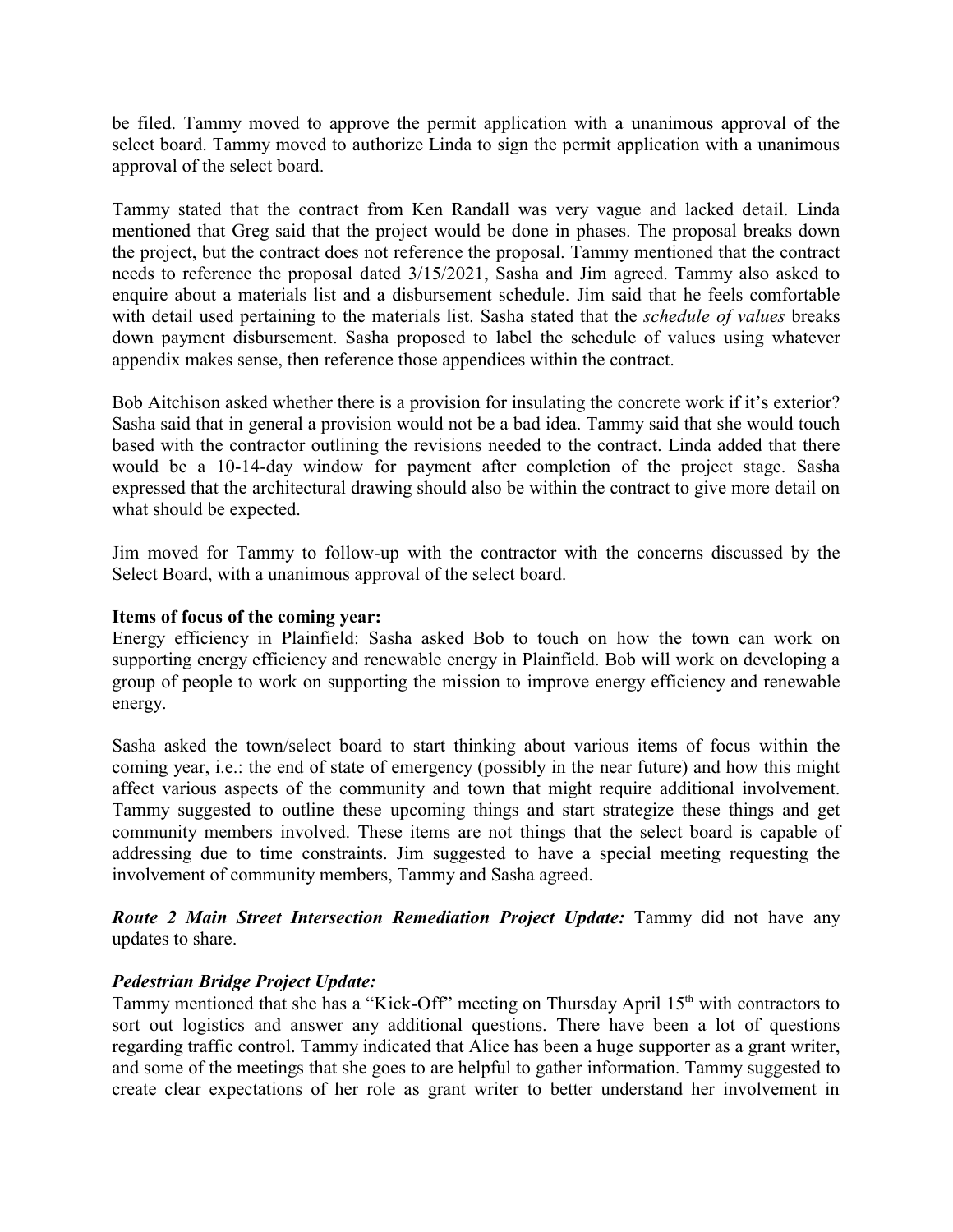projects. Tammy indicated that Andrea Day is a critical participant in this project and, but the town is probably getting charged for her involvement. Sasha stated that she is concerned about the financial implications of having additional involvement. Ross had mentioned to Tammy that there are unexpended funds and that she understands that there is funding to pay for these incurred costs. Tammy stated that it is critical for Andrea Day to be at this meeting.

## *Approval of Town Plan:*

Sasha suggested making a few grammatical changes on page 6 re: quotations around the word should and "The" capitalizations. Sasha requested a footer at the bottom of each page stating: Plainfield Town Plan adopted April 12, 2021. Will, Sasha and Jim agreed that these would be easy changes.

Sasha moved to approve the Town Plan with the changes that she proposed, with a unanimous approval of the select board.

#### *Jobs and contract positions open:*

The town approved a paid part-time select board assistant position, the description can be found on the website. Other opportunities include: part-time maintenance manager (contract position), web administrator (contract position), town constable, & animal control officer.

#### *Appointments:*

See attached list of appointments.

Tammy moved to approve the referenced appointments with a unanimous approval of the select board.

#### *Public Comment:*

Tammy thanked the community for their support. She often feels like the select board role is a thankless job and she was reminded by several community members that she is valued. She requested the support from the entire community to fill some of the open roles. She is willing to serve as a select board member with the hope that community members will become involved and contribute to the change they want to see.

Sasha thanked Tammy for what she said and she agreed that community involvement is extremely important.

Alice Sky inquired about the town maintenance position – she wondered what the interim solution is, as there is a lot of trash at the rec field. She looked into the position but raised a concern about liability insurance (approximately \$700/year), which is a required component of a contracted position. Tammy suggested to talk to Linda about having this role be a paid position rather than a contracted position. This will be discussed further during the next select board meeting.

#### *Agenda Items for Upcoming Meetings:*

- · Approval of Select Board Rules of Procedure
- Approval of minutes, including March 22 revisions
- Local Emergency Operations Plan update/approval
- · Consideration of changing town maintenance position to employee rather than contractor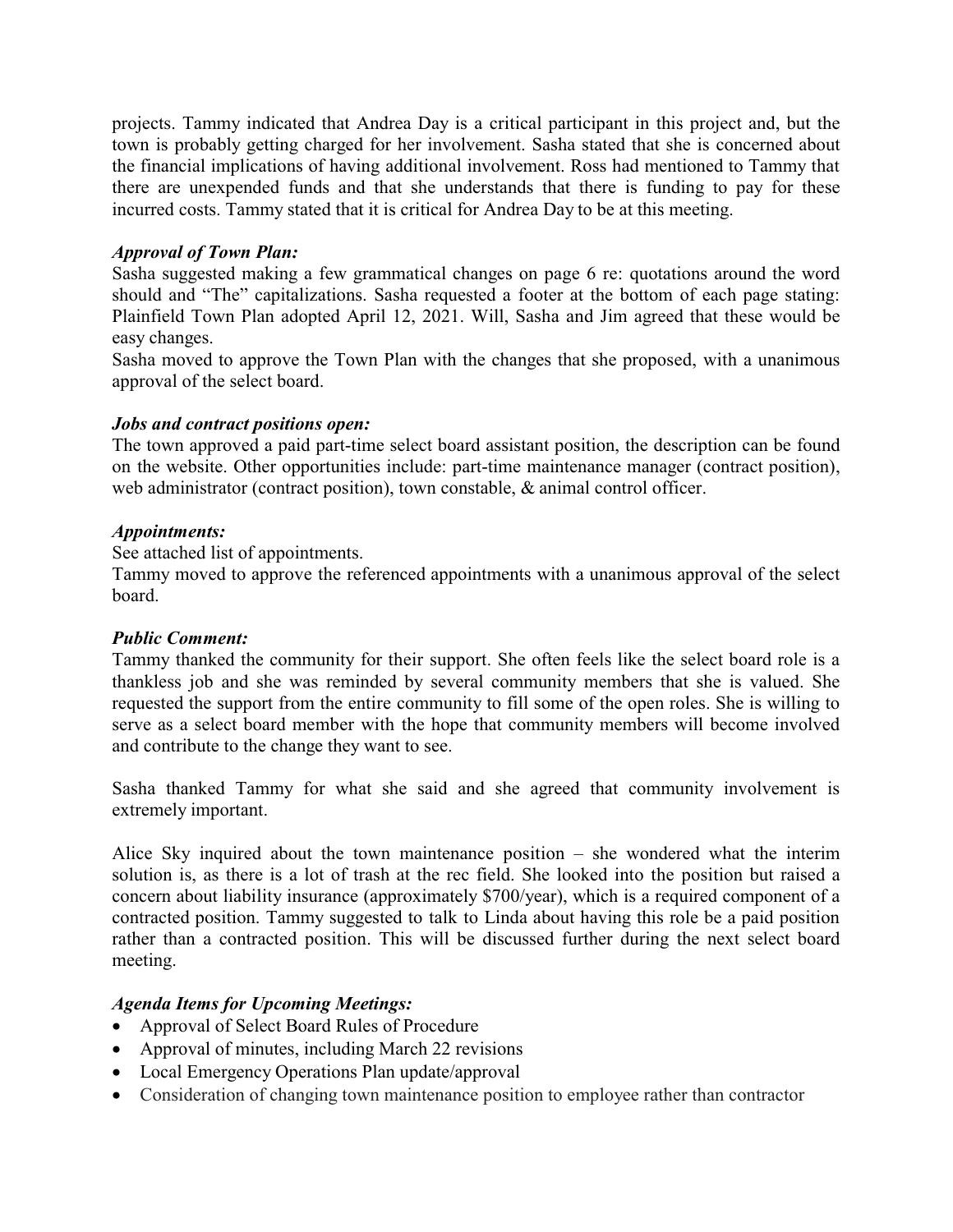• Items of focus of the coming year

# *Adjournment:*

Tammy moved to adjourn and the motion passed unanimously at 8:42 PM.